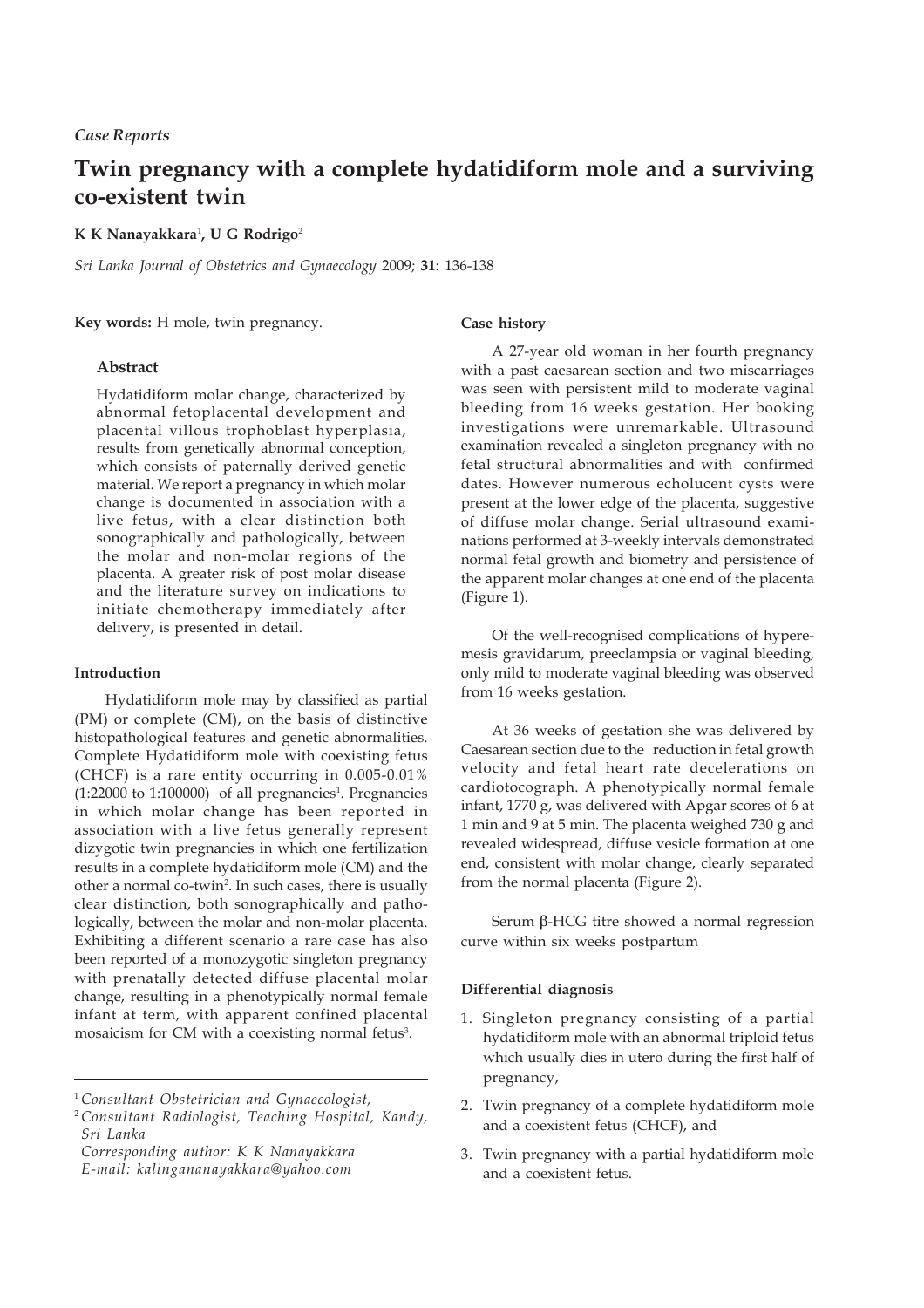

*Figure 1.*



*Figure 2.*

## **Histopathology**

Placental pathology reported by the Professor of Pathology, Faculty of Medicine Peradeniya, is as follows

### Macroscopy:

- 1. Placenta 15 cm diameter with a 15 cm long umbilical cord. The major part of the specimen appeared unremarkable. Occasional vesicles were seen at the edge
- 2. Molar tissue 20 cm in diameter

#### Microscopy:

1. Sections show placenta with no evidence of molar tissue. The cord is normal

2. Sections show a hydatidiform mole.

This is likely to be a twin pregnancy with a H. mole, in one.

# **Discussion**

Twin pregnancy with complete hydatidiform mole and co-existent fetus (CHCF) resulting in a healthy take-home baby is rare, with only 30 cases documented in detail in the literature<sup>3</sup>. The natural history is still unclear and complications particularly malignancy are poorly defined. Generally, partial mole is mostly associated with triploid fetuses that tend to die before the end of the first trimester and surviving fetuses after mid pregnancy are rarely encountered. On the other hand the fetus coexisting with complete